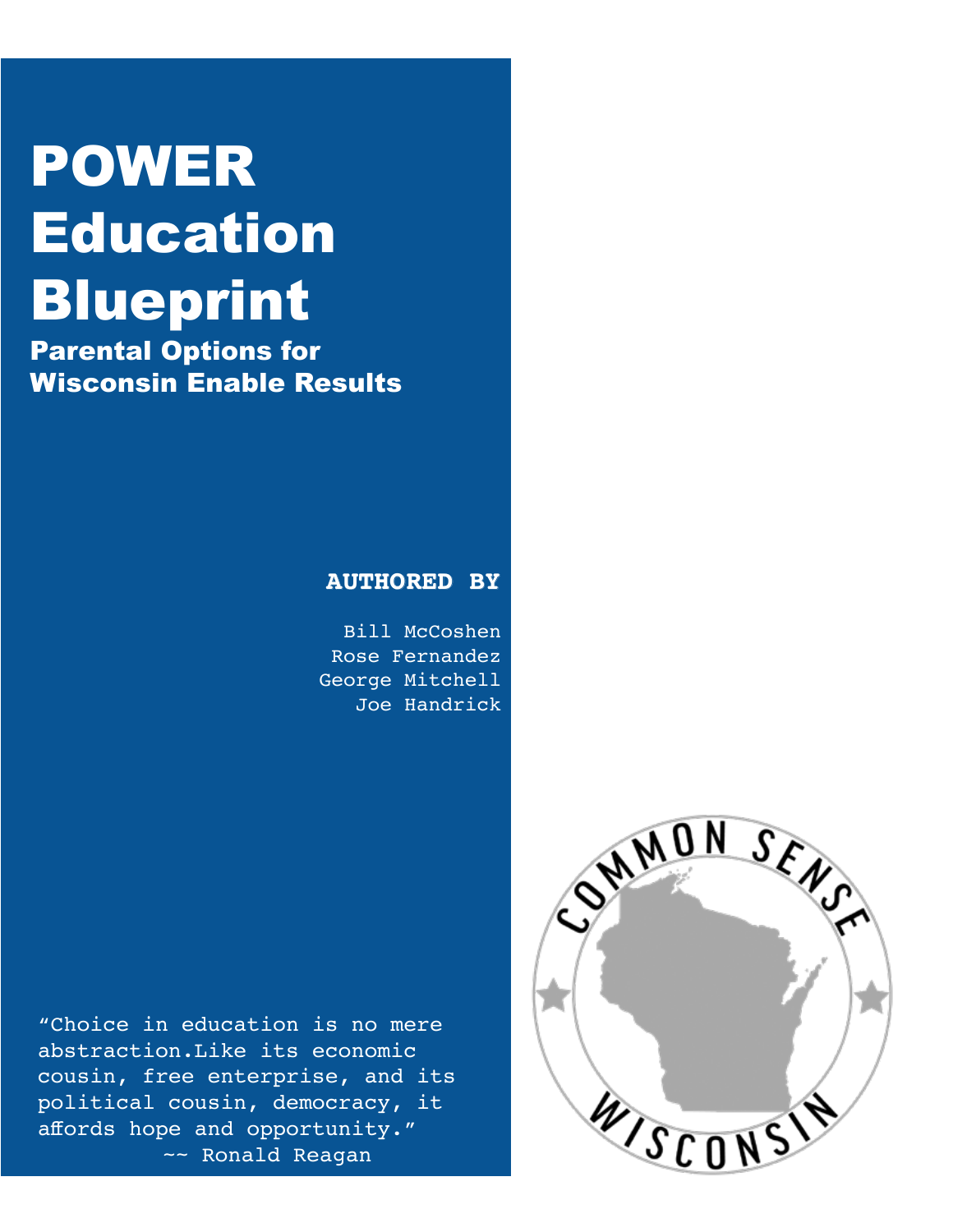## **Wisconsin K12 Education Reform**

### **A Common Sense Blueprint for Success**

### **Summary**



A free society has at its foundation an education system of high expectations and outcomes for its students. Effectiveness must be measured in outcomes for Wisconsin's children and families rather than dollars spent or school system growth. Student learning must be the goal of all efforts, every day, in every Wisconsin school. Every policy, every expense, every instructional practice, every decision must be based on its impact on children's learning.

With that singular goal in mind, Wisconsin families should be anticipating a new school year with optimism. Instead, the pandemic has exposed glaring and fundamental weaknesses in our system. This is visible at school board meetings across the state. Parents are turning out in large numbers, pressing for clear answers. There has been an awakening.

We begin with a recognition that Wisconsin has many great schools and that those schools work for a great many students. Collectively, however, outcomes in Wisconsin and the nation are inadequate. Even in the best of schools, the largest room is the room for improvement.

Many Wisconsin children have lost up to a year of progress in districts that paid more attention to demands from organizations than parents. Nearly everyone knows of a student who faltered during COVID. Too often we watched as our K-12 system held parents at arm's length and forgot that schools exist to provide education to kids. Our system provides too few options. It places too much faith in organizations that represent the status quo…. bureaucrats, teachers' unions, and school boards.

"The most important action we can take is to provide the widest possible range of education options and put parents in charge of choosing what is best for their children."

The status quo needs to be cast aside. Fundamental change — truly fundamental change — is needed. The most important action we can take — for kids, families, communities, employers, and taxpayers — is to provide the widest possible range of education options and put parents in charge of choosing what is best for their children.

First and foremost, we need to give every Wisconsin family the right to choose the schools best for their children, period. All kids must have a choice from among all options, whether they are private, home schools, charter, virtual or traditional public schools. Among those options, kids must have the ability to attend their local public school in-person.

Wisconsin pioneered what has become a national school choice movement. The pandemic has spurred many states to emulate Wisconsin and others to move beyond us. We need to restore the state's leadership. The Wisconsin policy that has produced proven results for a limited number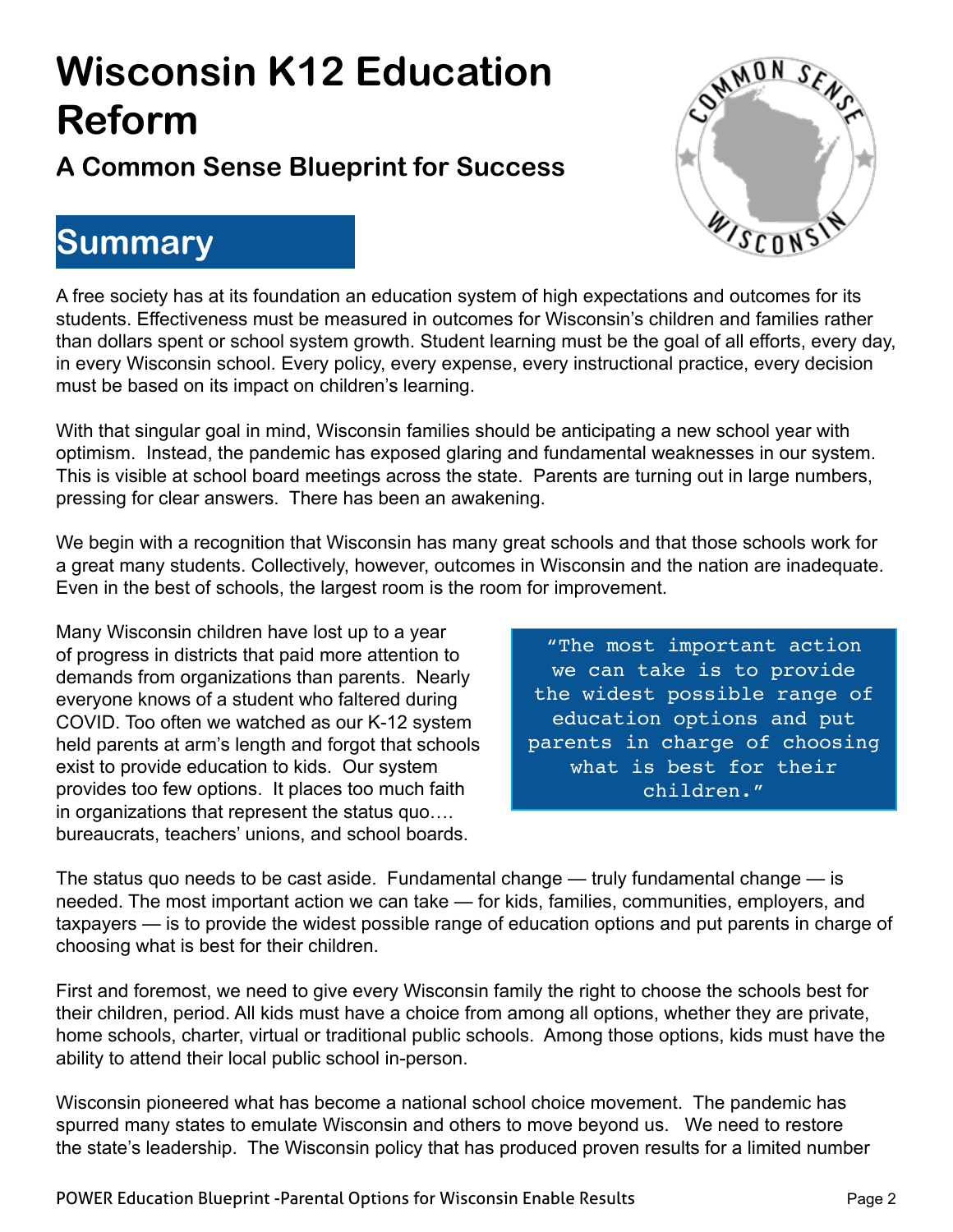of families should be extended to all. No family should be excluded. Options must be available to every child growing up in Wisconsin without regard to where their families live, how much money they make, or what challenges they face.

A system accountable to parents will reward schools and teachers for success and innovation. When parents are free to leave, the school is motivated to earn their enrollment and so has reason to listen and work with them. Improvements come from that collaboration. This encourages districts to attract and retain students. The competition for students is a driver of quality like none other. It lets parents vote with their feet and leave schools that don't work for their children for schools that do.

This blueprint from Common Sense Wisconsin has as its single purpose the creation of educational opportunities that will prepare our children to be successful in life. It establishes the need for fundamental reform, describes pillars that form the foundation of reform, and presents policy guidelines that would define legislative proposals.

> "Options must be available to every child growing up in Wisconsin without regard to where their families live, how much money they make, or what challenges they face"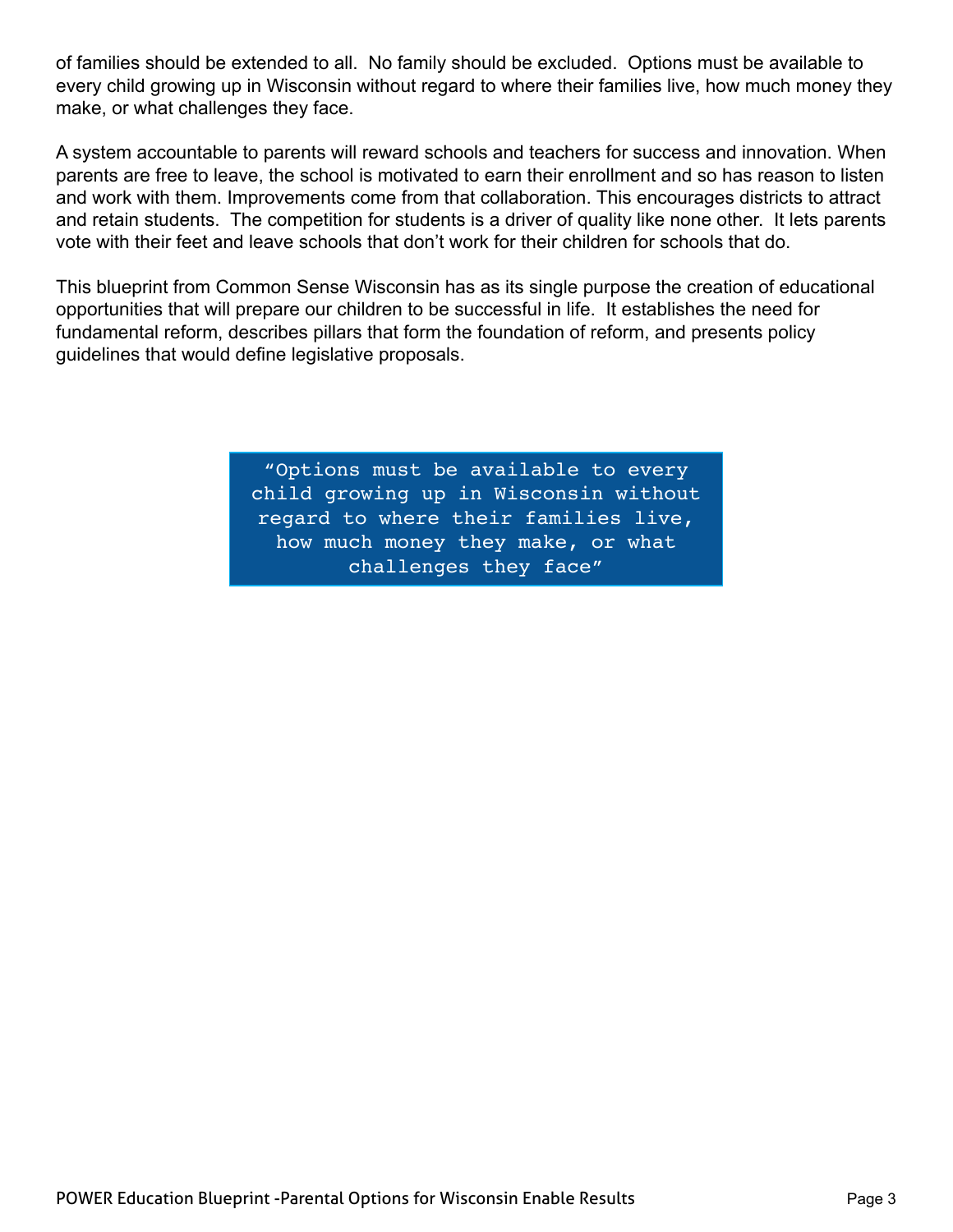### **The Clear Need**

Education spending in the past five decades has more than doubled in Wisconsin (in real dollars) but the quality has declined. A doubling in resources is not enough for our Governor and Superintendent of Public Instruction. They continue to falsely claim that taxpayers shortchange public schools.

While Americans spend a third more per pupil than other developed countries, students in many countries outperform Americans on international academic tests. The situation is unacceptable.

In an economy where thousands of employers are scrambling to find workers and most new jobs require at least a high school education, a majority of Wisconsin students are not proficient in core academic subjects. Thousands of students in the University of Wisconsin system require remedial math and English instruction.

The challenge reaches every corner of the state and every demographic group. As described by the Wisconsin Institute for Law and Liberty:

"Poverty is not just a Milwaukee or urban issue. 144,000 children in poverty attend rural/small town public schools in Wisconsin. Nearly 20% of rural/small town districts have at least 50% of students in the free and reduced lunch program.

"Students in rural/small town public schools, on average, perform worse than those in suburban schools and similar to those in urban schools on Forward Exam. 1 in 4 students who graduate from rural schools require remediation in math classes. 31 of the 38 lowest performing districts (23,168 students) are from rural/small town districts."

Consider these sobering facts about the national picture provided by ElevateTeachers.org:

- One in four high school graduates reads at a 10-year-old reading level.
- 38% of all Americans lack basic math skills.
- US millennials have the worst educational outcomes in the developed world.
- Because of grade inflation, many parents are not aware their child is performing below grade level. For example, in a national survey 90% of parents said their child was at or above grade level when, in fact, only 30% were. In 2014 a school in Ohio had 72 valedictorians out of a class of 222 students.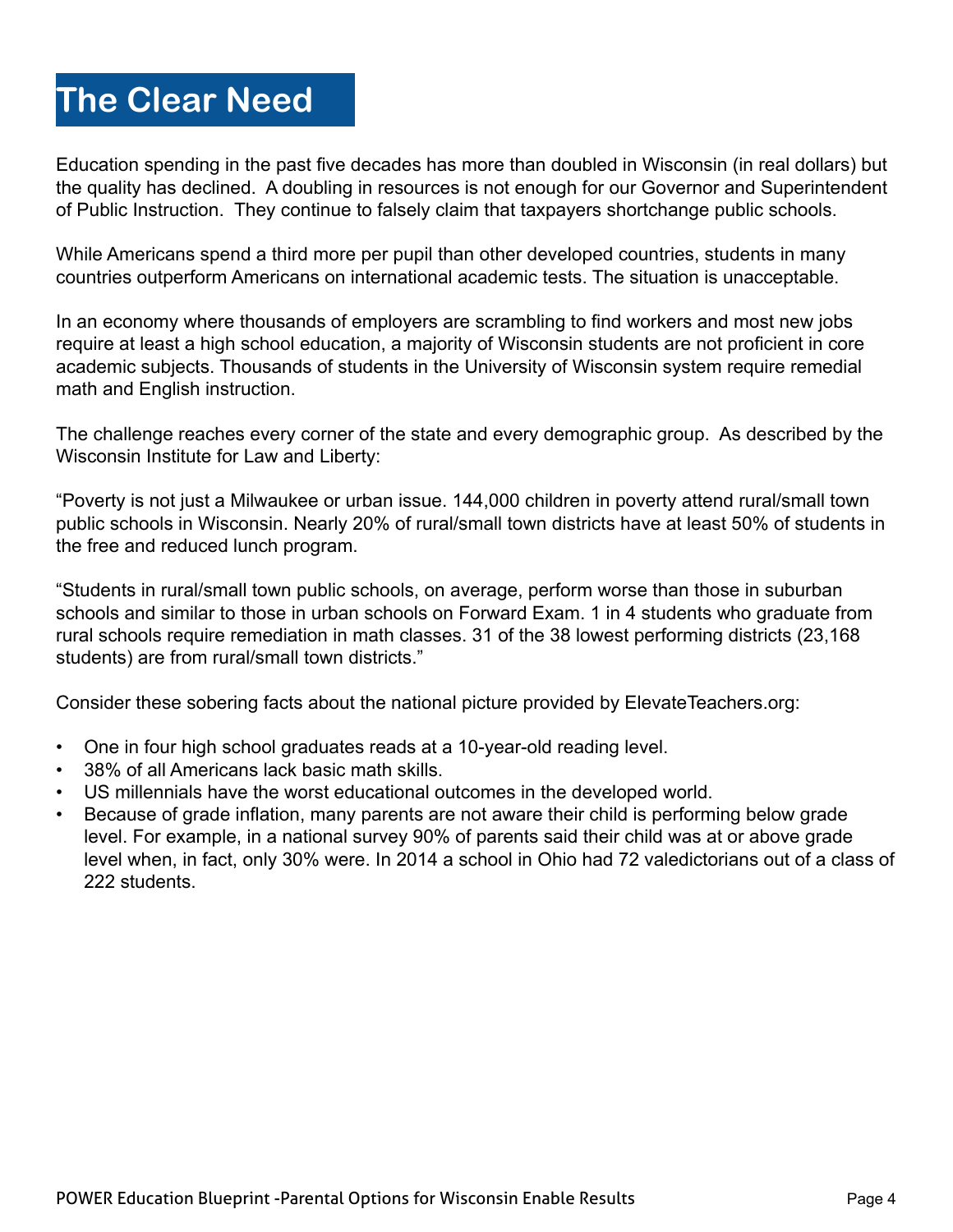### **Three Pillars of Reform**

#### **Trust Parents, Empower Parents**

Parents can be trusted -- put them in charge: Where their kids go to school, which type of schooling they will receive, and choices within the school itself. For example, a parent should have choices about whether their kids wear masks in school or not.

Children's prospects are much brighter if parents are involved in education. The work of dedicated

#### **3 Pillars of Reform**

- » *Trust Parents*
- » *Equal Education Financing*
- » *Remove the yoke of bureaucracy*

teachers is strengthened when parents are engaged. This is indisputable.

Giving parents the power to choose the school their children attend and ensuring they are aware of the options available to them are the bedrock steps in establishing that involvement.

Wisconsin's most successful schools are primarily accountable to parents. But too often schools are "accountable" to systems that put bureaucrats and unions ahead of parents.

#### **Children Deserve Equal Educational Support**

All Wisconsin children should have an equal claim to our state's investment in K-12 education. Instead, Wisconsin is picking winners and losers. Current funding formulas discriminate against children depending on where they live, their household income, and the type of school they choose.

Wisconsin's complex school finance system puts vastly different levels of financial support behind our children. While the average per-pupil cost in public school districts is \$13,619, children in the state's three main parental choice programs receive only about \$8,500.

Furthermore, if children with disabilities are to grow into adults who fully participate in the American economy, they must first receive an education consistent with their needs. The state has never lived up to its promise to fund education for children with special needs.

#### **Teachers and School Administrators Need Freedom and Tools for Success**

Wisconsin schools are beset with unnecessary regulation. It stifles innovation and diverts money outside the classroom.

We, of course, need health and safety regulations to protect our children. We need basic curricular standards. What we have instead is a regulatory Goliath.

Are innovative and successful teachers recognized and rewarded? If not, why not? The world has changed greatly just in the past 10 years. Have teachers been given the training and tools needed to help their students succeed in this new world? Teachers were thrust into the world of online learning during the pandemic, but did they have the proper tools and training?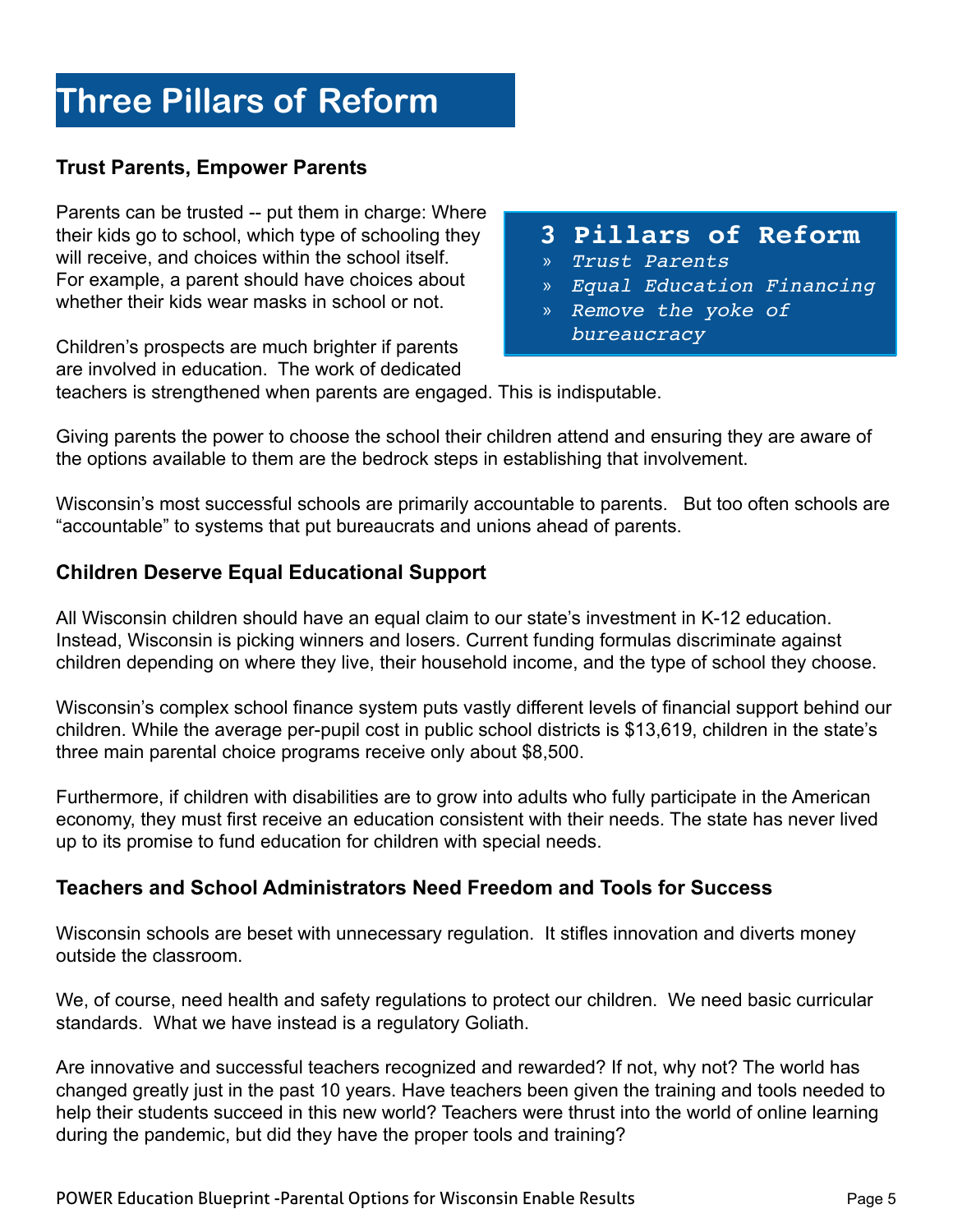### **A Policy Blueprint**

Real reform requires leadership from a governor who will stand up for families — not the bureaucracy and status quo — a governor willing to be held accountable.

Far too often, what Wisconsin does in K-12 education is justified "because that's the way we've always done it." It's time to ask a simple question: Why?

- Why is nearly half of education spending outside the classroom?
- Why do some schools have substantial autonomy while most are mired in a daunting, top-down regulatory nightmare?
- Why is a child's educational opportunity dictated by their zip code?
- Why do we continue to spend more and more without demanding that expenditures be directly linked to better outcomes for students?

Wisconsin families deserve a fundamental "re-imagineering" of how K12 education is delivered. "Imagineering" is the term coined by Walt Disney as the driving philosophy of what made Disney one of the most innovative and successful organizations of the twentieth century. It combines engineering with imagination and discards the restraints of inertia, past practice, and conventional wisdom.

#### **Place Trust in Parents: School Choice For All**

The results are indisputable. Parent choice works. We know this from Wisconsin's programs and from others around the country. At the end of this blueprint there is a (partial) list of the supporting research and data.

All parents in Wisconsin must have full choice for all their children regardless of race, income, status, disability, or zip code. This is the only way to truly provide an opportunity for each child to secure an education best tailored for his or her individual needs, strengths, and weaknesses. Income and enrollment limits on the Parental Choice programs should be eliminated. No such limits should be placed on school choice initiatives in Wisconsin. The majority of Wisconsinites are in favor of school choice for all children. National polling shows the same support beyond our state's borders.

When parents have more options, their children graduate from high school at higher rates, score higher on college readiness tests, and are more proficient in core subjects. In short, they are better prepared for life.

Choice students in Milwaukee attend safer schools and are less likely to commit crime. Using DPI's own criteria, private schools in the state's choice programs and independent public charter schools are more cost effective.

While the majority of parents likely are satisfied with their traditional public school, it's just as likely that many would welcome more options. No family should be denied a broad range of choices based on where they live or on family income.

This also means information about the choices available to families must be readily available. Can bureaucracies who are opposed to any and all alternatives to traditional public schools be trusted to share with parents information about choice? If not, new methods of ensuring transparency and information sharing must be explored.

POWER Education Blueprint -Parental Options for Wisconsin Enable Results Page 6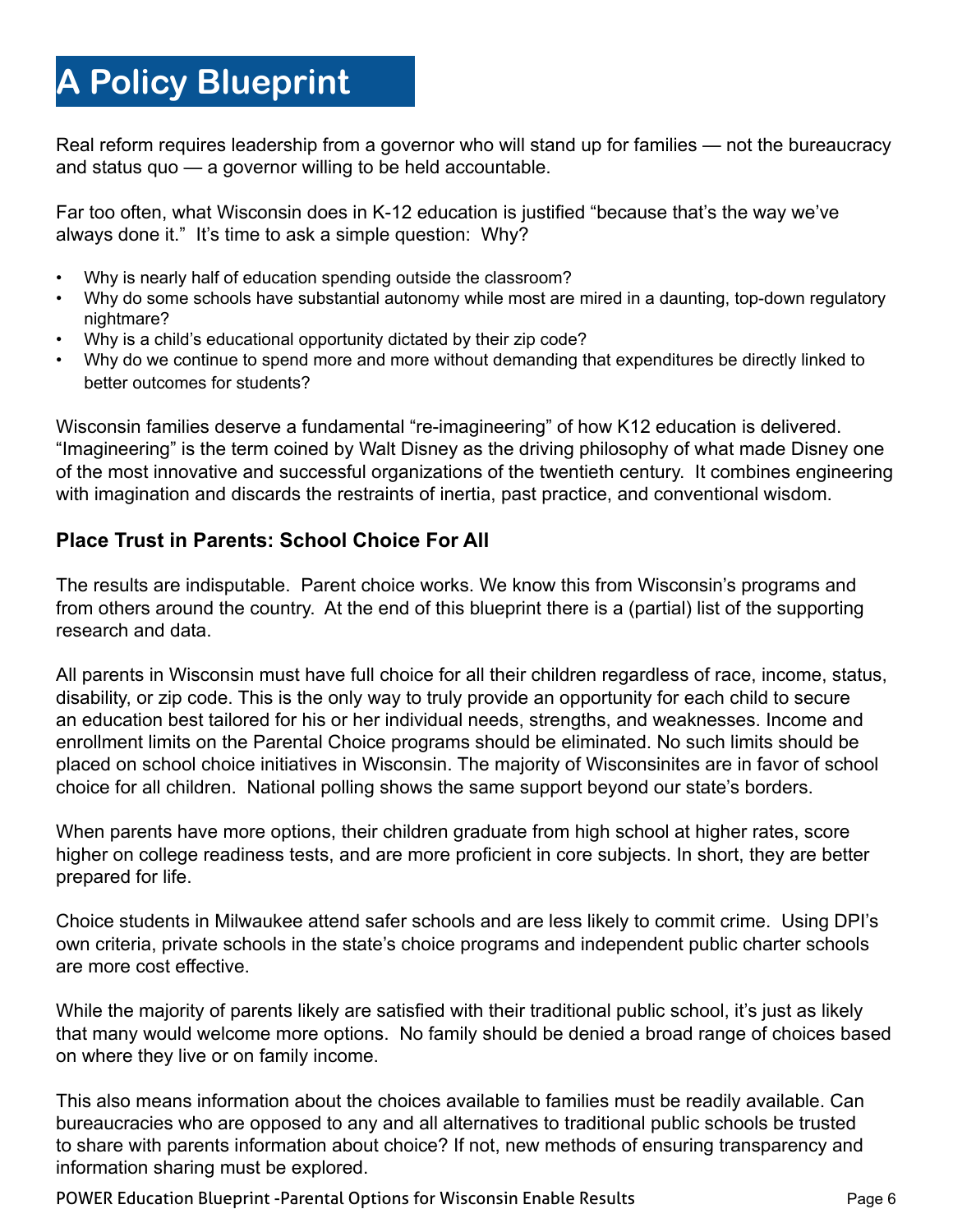For starters, we must question the current restraints on Wisconsin's Open Enrollment program. Open Enrollment is a central element of educational freedom. It must be strengthened. The Wisconsin Institute for Law and Liberty made these wise policy recommendations to strengthen Open Enrollment for families:

- School districts should be required to report their reasoning for the number of seats they offer. Lack of space is the most common reason for denial.
- A unified system for accepting and denying students should be adopted to fight current discriminatory practices.
- Student data on Open Enrollment should be transparent.
- Full funding should go to the school that is educating the child rather than the current retention of funds in the resident district.
- Application period should be year-round rather than the current three months in the spring.
- Abolishing the veto power of the resident school district.

For choice to work for all, funding must follow the student. The state pays school districts directly as if our children are a commodity to manage from on high. Our children belong to their families and the responsibility of their education rests with their parents. With this in mind, we now turn to a discussion of funding disparities.

#### **Fix Funding Disparities**

Clear disparities distort the allocation of state and local education dollars.

- Per pupil spending inequity must be eliminated among traditional public schools, independent charters and private choice schools. Disparities in the Open Enrollment transfer program likewise need to be eliminated.
- State-imposed spending limits on public schools enshrine a system of relative spending between districts that dates to the early 1990s. While the limits have helped curtail property taxes, they often don't reflect the fact that enrollment needs of local districts

"Our funding system needs to recognize that the education of a child in Spooner is just as important as a child in Mequon" ~~Bill McCoshen Common Sense Wisconsin Policy Board Chair

have changed markedly. The system must be rethought and replaced.

Fixing the funding disparities is also important to ensure that universal choice works for all. Currently, Open Enrollment applications for children with special needs are routinely denied. This is, at least in part, due to the fact that funding does not always follow the student.

#### **Slay The Regulatory Goliath**

Wisconsin taxpayers have been more than generous in support of education. Wisconsin school districts spent more than \$12 billion in 2020 and K-12 funding is Wisconsin's largest expenditure of taxpayer dollars. Per-pupil spending, adjusted for inflation, has more than doubled since 1970. Yet there has never been a time when the education establishment deemed funding sufficient. The clarion call always is: More.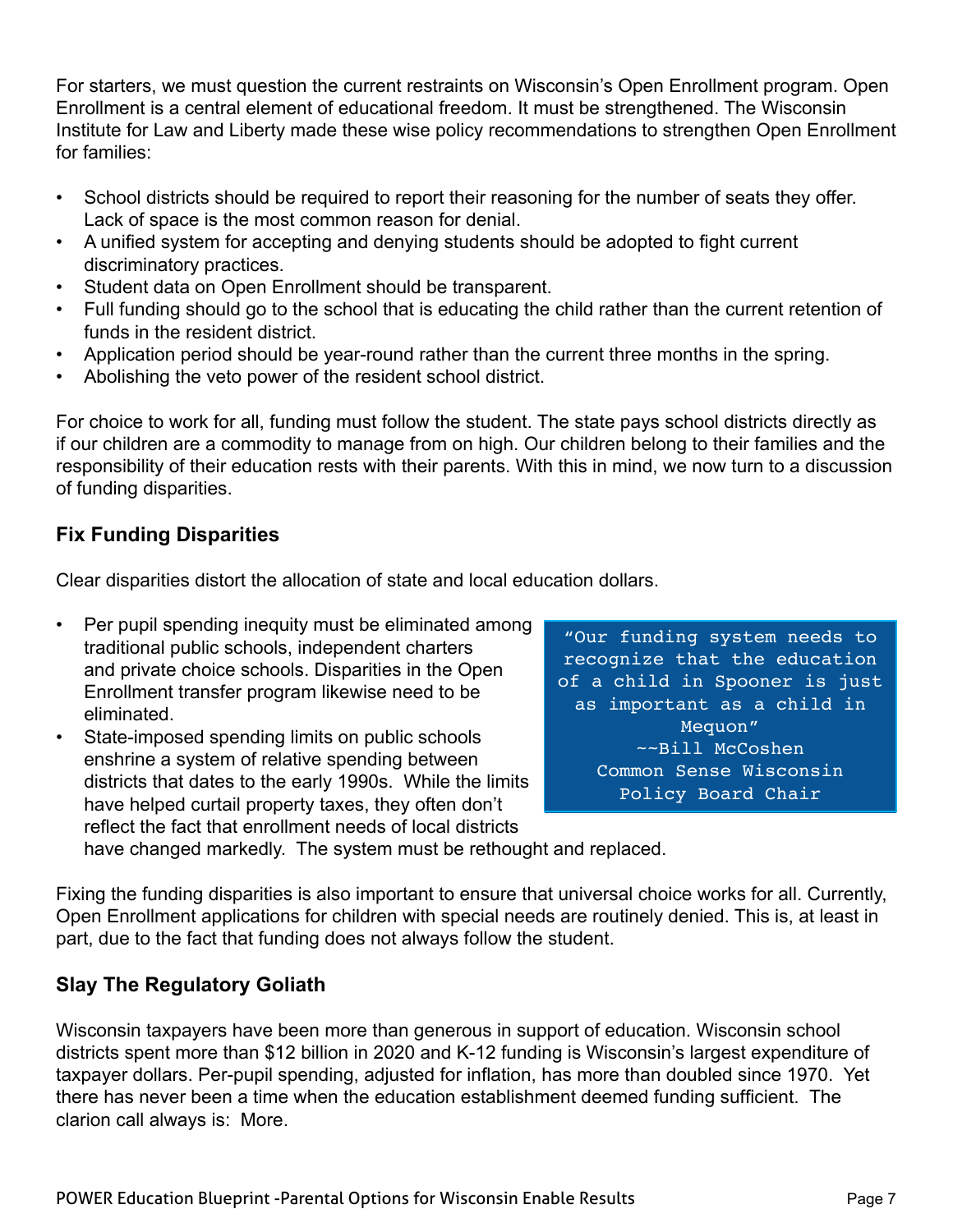The enduring assumption that existing spending is insufficient must be rejected. Instead, the allocation of current resources must be examined and altered. Wisconsin must discard the default position that support for education is measured by how much more taxpayers contribute.

A doubling of spending has not been matched by results. Using state and national standards, a majority of Wisconsin students are not deemed proficient in core subjects.

Administrative bloat means that nearly half of K-12 spending is outside the classroom, in stark contrast to the more efficient and productive charter and choice sectors. According to a report by the Wisconsin Institute for Law and Liberty, in a majority of Wisconsin school districts there is more than one non-teacher employee for every teacher.

National data reviewed by EdChoice.com revealed that, since 1950, non-teaching staff has grown by over 700% while the number of students has only increased by 100%.

One explanation is countless pages of state regulations with which public school districts must comply. The regulatory Goliath must be confronted. Rules that do not arise from enacted legislation must be repealed. Legislative mandates that spur burdensome rules should be amended or discarded. The Governor must make this a priority in working with the Legislature.

Similar regulatory burdens weigh on private schools that participate in Wisconsin's parental choice programs. Most of these mandates do little to improve results and instead, draw scarce resources away from actual education.

#### **Tools for Teachers: Empower Professional Educators**

Teachers must be allowed to run their classroom and this includes the ability to handle disruptive students and remove bullies.

Giving parents the right to move their kids from a hostile environment is the right thing to do for that family. But what about the teacher who remains? Why must they continue to be subjected to hate speech, threats from bullies, and be asked to teach in such an environment?

A report from Public Agenda concluded, "Too many students are losing critical opportunities for learning -- and too many teachers are leaving the profession -- because of the behavior of a few persistent troublemakers." The report indicated strong parental and teacher support for a number of reforms including more accountability for parents and more protections for teachers from lawsuits.

Finally, universal choice also provides new pathways and options for the student who may be disruptive. Perhaps the traditional classroom is not the proper fit for that young man or woman. All kids deserve a great education and when the situation of a disruptive child is not addressed, every kid in that class suffers -- including the disruptor.

#### **Tools for Teachers: Opportunity and Recognition of Excellence**

Unsafe classrooms and inability to handle disruptive kids is just one of many issues that is causing a shortage of teachers across the nation. Too few of the best and the brightest in a high school graduating class are going to be education majors. The few who do become teachers spend just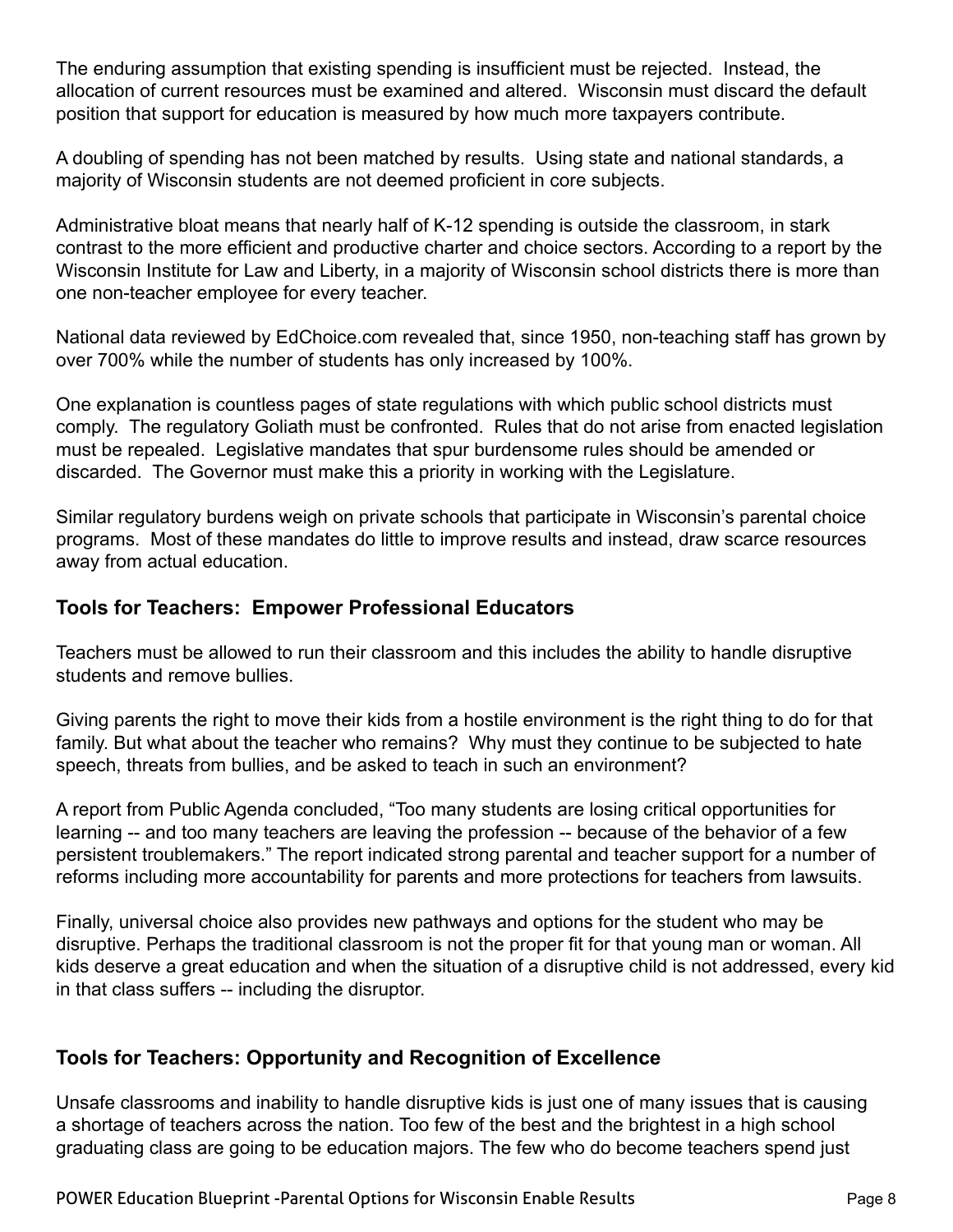a few years in the classroom before being encouraged to do the "important work" and move into administration. Wisconsin needs to correct those two problems.

Once professional practice, autonomy, creativity, and personal accountability are enhanced and expected, the best and the brightest will be more satisfied in the classroom. But how do we get them there in the first place? Some ideas include:

- Incentives to earn an education degree in the areas of concentration most needed such as tuition forgiveness with each year of classroom teaching or a state grant.
- Guaranteed admission at a UW System school for Wisconsin high school graduates who enter an internship program as a high school sophomore – a dual enrollment course track and tutorship experience aimed at a fast start to the bachelor's degree in Education.
- Efforts to attract more males, and students of color into teaching. Enhanced community college programming that can lead to degree completion.
- Alternative licensure for experienced career experts.

Online learning is here to stay (at least at some level). The pandemic made clear that many schools were simply unprepared for even basic levels of online schooling. Teachers must be given the training and tools they need to adapt with the times -- and parental involvement is critical. At the same time, one thing many parents learned during the pandemic was just how hard it is to teach. In an online world, parents and teachers must be partners.

#### **Creative Curriculum**

If we are to have a system that truly prepares every student for life, this means we must recognize there are multiple pathways towards success in life: Traditional university, VOTEC, the military, apprenticeship, and combinations of each.

"Our K12 systems must not only offer choice of where a kid goes to school, there must be choice and options within public schools"

Today's K12 system too often only has one track and that is kids who are preparing to go to university. Everyone else is just on a path for a high school diploma. According to EdSource, "the emphasis in public schools in recent decades has been on preparing students for success in college, at the expense of more vocationally oriented courses or pathways."

K12 curriculum cannot consist of a single pathway. Successful European systems offer kids various tracks at young ages. The marketplace and economy are changing -- preparing for a four-year university is no longer the only or primary purpose for schools. Our K12 systems must not only offer choice of where a kid goes to school, there must be choice and options within public schools.

Students need a better preparation and understanding of the workforce. All high schools should be offering dual enrollment courses in cooperation with their community college, career exploration programming, internships and pathways to apprenticeships in the trades, life skills training and counseling that is connected to employers and job needs.

We also must reject curriculum components which are harmful to kids. Critical Race Theory (CRT) is an ideology that rejects Martin Luther King's wisdom that people should be judged as individuals. It is a destructive ideology. It tells non-white citizens that control of their lives is in the hands of others. It is contrary to our nation's founding principles and the ongoing effort to eliminate barriers to equal opportunity.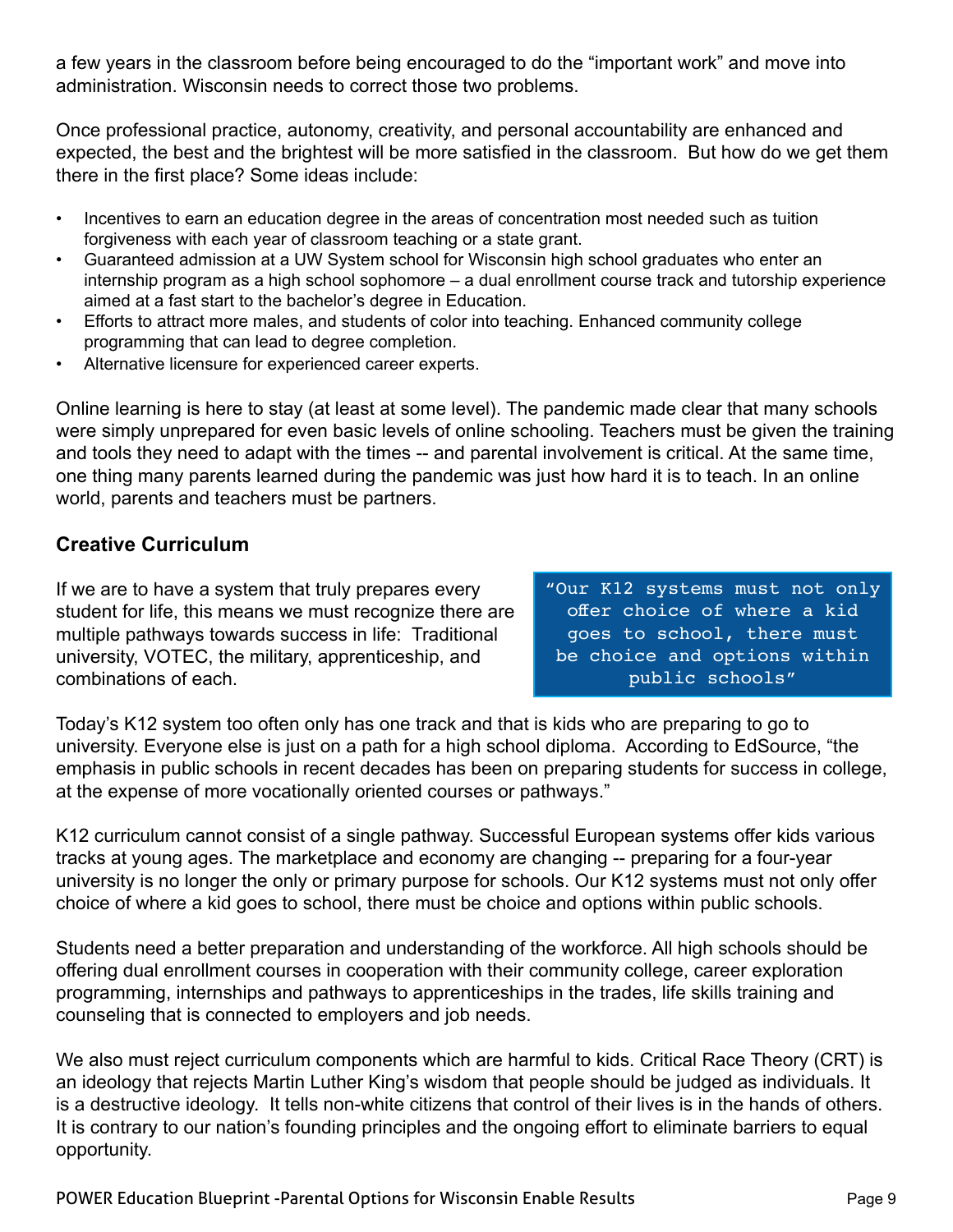### **The Challenge of Change**

Milwaukee will be the host city this fall to a national gathering that will commemorate the enactment thirty years ago of the nation's first modern school choice program.

Entrenched interests resisted that change. Indeed, the education establishment and its political allies have opposed every effort to expand parent choice, dating to the launch of the Milwaukee choice program three decades ago. If opponents had prevailed, parents of 45,000 students at more than 300 schools across the state would be denied public support for their choices.

Give Governor Evers credit for being honest about opposition to school choice. When he served as Superintendent of Public Instruction, he said it was "morally wrong" to expand the state's pioneering school choice programs. While in fact it is morally wrong to deny parents educational freedom, the resistance illustrated by none other than the state's Governor shows the depth of opposition that will greet real reform. The Governor has vetoed modest plans to strengthen school choice and even proposed a hard enrollment freeze that the Legislature thankfully rejected.

The scale and importance of reforming Wisconsin's K-12 system is the biggest challenge facing state and local elected officials. It requires leaders willing to take risks and be held accountable for results. The high stakes — the future of our children — make it worth the effort.

Confidence in the system has taken a big hit. Lake Wobegon, where all children are above average, is gone. Parents don't need to wait for test scores. Their children are behind and sleep is lost with worry.

Let's confirm what Wisconsin moms and dads, grandmas and grandpas, and teachers already know – our kids deserve better.

> "The biggest foom in the world is the room for improvement." ~~Helmut Schmidt Former Chancellor of Germany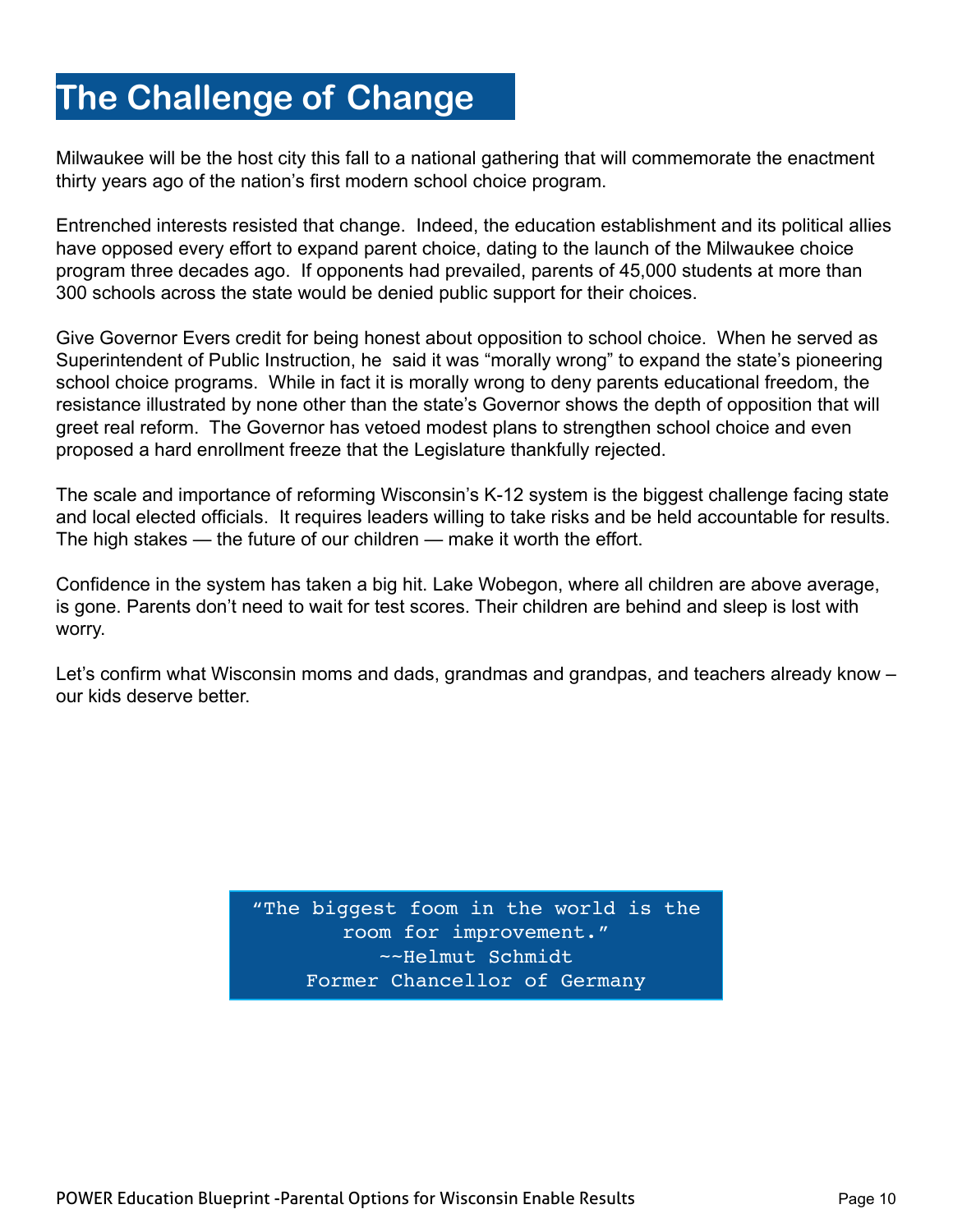### **Sources, Additional Information**

#### **THE PANDEMIC'S IMPACT**

#### 1. **Wisconsin schools most subject to teacher union control were not open during the pandemic**

https://wispolicyforum.org/research/where-learning-went-virtual/

https://will-law.org/study-unions-politics-appear-to-drive-fall-school-reopening-decisions-in-wisconsin/

#### 2. **The staggering cost of lost learning**

https://will-law.org/wp-content/uploads/2021/02/COVID-Learning-Loss-2021-final.pdf

https://will-law.org/wp-content/uploads/2021/02/COVID-Learning-Loss-2021-final.pdf

https://www.mckinsey.com/industries/public-and-social-sector/our-insights/covid-19-and-studentlearning-in-the-united-states-the-hurt-could-last-a-lifetime#

https://will-law.org/wp-content/uploads/2021/05/OpeningTheSchoolhouseDoor\_FINAL.pdf

#### **STUDENT ACHIEVEMENT NEEDS TO IMPROVE**

#### 1. **Fewer than half of Wisconsin students are proficient in key subjects** https://bit.ly/2Xrmtxt

2. **Student achievement is a statewide issue — not just an urban one** https://will-law.org/wp-content/uploads/2021/01/REPORT-Rural-Schools-Need-to-Expand-WPCP.pdf https://will-law.org/wp-content/uploads/2020/12/will-truth\_in\_spending\_web.pdf

#### 3. **US Schools spend more than other nations yet achievement ranks low**

https://www.theguardian.com/us-news/2018/sep/07/us-education-spending-finland-south-korea http://www.elevateteachers.org/video https://www.pewresearch.org/fact-tank/2017/02/15/u-s-students-internationally-math-science/

#### 4. **A focus on attending a university comes at the expense of other important career paths.**

https://edsource.org/2017/poll-public-schools-must-do-more-to-prepare-non-college-going-studentsfor-the-workforce/588549